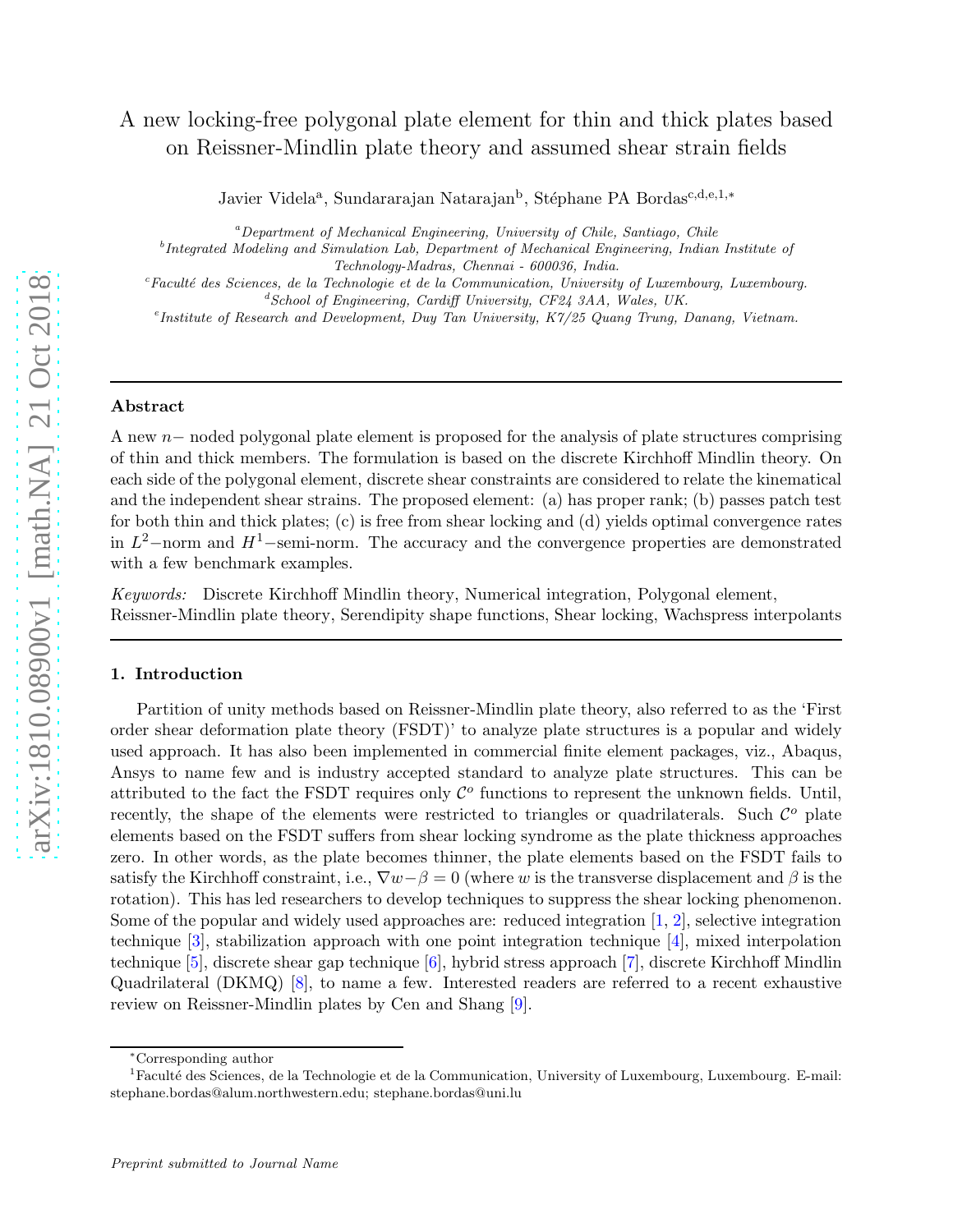Recently, elements with arbitrary number of sides and shapes have relaxed the topology constraint imposed by the conventional finite element method. This has led researchers to develop methods with polygonal discretizations, for example, mimetic finite differences [\[10](#page-16-9)], virtual element method [\[11](#page-16-10)[–13](#page-16-11)], finite volume method [\[14](#page-16-12)], discontinuous Galerkin method [\[15](#page-16-13)], virtual node method [\[16](#page-17-0)] and the scaled boundary finite element method [\[17](#page-17-1)[–19](#page-17-2)]. Furthermore, polygonal/polyhedral elements have also been used to solve problems involving large deformations [\[20](#page-17-3)], incompressibility [\[21](#page-17-4)], contact problems [\[22\]](#page-17-5) and fracture mechanics [\[23\]](#page-17-6). To the best of authors' knowledge, the application of polygonal elements to analyze plate structure is scarce in the literature. This can be attributed to the fact that the lower order polygonal elements suffer from locking. Hung [\[24\]](#page-17-7) developed a PFEM for thin/thick plates based on FSDT. The shear locking phenomenon was suppressed by enforcing the Timoshenko's beam assumption on the sides of the polygon.

In this paper, we extend the DKMQ [\[8](#page-16-7)] to arbitrary polygons and propose DKM-ngon. The proposed element has n vertices with three degrees of freedom (dofs) per node, viz., one transverse displacement and two rotations. Introduced by Katili [\[8](#page-16-7)], the DKMQ combines the idea of discrete Kirchhoff quadrilateral [\[25](#page-17-8)], MITC4 [\[5\]](#page-16-4) and discrete shear quadrilateral [\[25](#page-17-8)] to alleviate the shear locking problem when the Reissner-Mindlin plate theory is applied to thin plates. The success of the DKMQ lies in its simple and the efficient formulation valid equally for both thin and thick plates.

The paper is organized as follows. Section [2](#page-1-0) presents the governing equations and the variational principle for the Reissner-Mindlin plate theory. The discrete Kirchhoff-Mindlin theory is extended to arbitrary polygons in Section [3.](#page-2-0) The accuracy and the robustness of the DKM-ngon is demonstrated with a few benchmark problems in Section [4,](#page-6-0) followed by concluding remarks.

#### <span id="page-1-0"></span>2. Theoretical formulation

Consider a rectangular plate with length a, width b and height h with the origin of the global Cartesian coordinate system at the mid-plane of the plate (see Fig. [1\)](#page-2-1). The displacements  $(u, v, w)$ in the Cartesian coordinate system from the middle surface of the plate are expressed as functions of independent rotations  $\beta_x, \beta_y$  of the normal in yz and xz planes, respectively, as

$$
u(x, y, z) = z\beta_x(x, y)
$$
  
\n
$$
v(x, y, z) = z\beta_y(x, y)
$$
  
\n
$$
w(x, y, z) = w(x, y)
$$
\n(1)

The strains in terms of mid-plane deformation is given by:

$$
\varepsilon = \left\{ \begin{array}{c} z \varepsilon_b \\ \varepsilon_s \end{array} \right\} \tag{2}
$$

where,  $\varepsilon_b$  is the bending strain given by:

<span id="page-1-1"></span>
$$
\varepsilon_b = \begin{Bmatrix} \beta_{x,x} \\ \beta_{y,y} \\ \beta_{x,y} + \beta_{y,x} \end{Bmatrix}
$$
 (3)

and the transverse shear strains  $\varepsilon_s$  are given by:

$$
\varepsilon_s = \left\{ \begin{array}{c} \gamma_{xz} \\ \gamma_{yz} \end{array} \right\} = \left\{ \begin{array}{c} \beta_x + w_{,x} \\ \beta_y + w_{,y} \end{array} \right\} \tag{4}
$$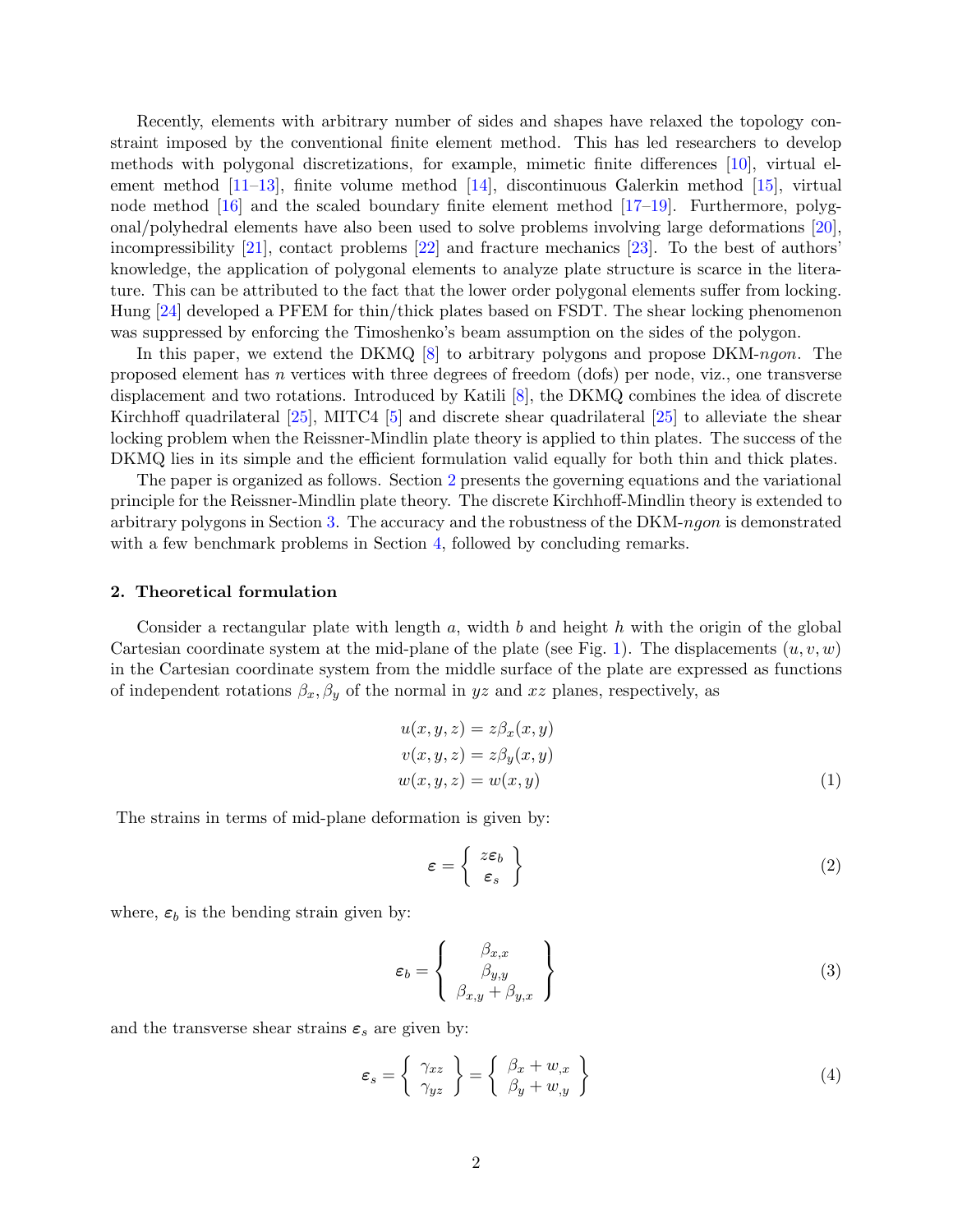<span id="page-2-1"></span>

Figure 1: Global coordinate system for a rectangular plate with  $x, y$  as in-plane directions and z through the thickness of the plate. The origin is taken at the mid-plane of the plate.

where the subscript 'comma' represents the partial derivative with respect to the spatial coordinate succeeding it. The moment resultants,  $\{M_x M_y M_{xy}\}$  and the shear forces are related to the bending strains and shear strains, respectively, by the following constitutive equations:

$$
\left\{\begin{array}{c} M_x \\ M_y \\ M_{xy} \end{array}\right\} = \mathbf{D}_b \varepsilon_b \qquad \left\{\begin{array}{c} Q_x \\ Q_y \end{array}\right\} = \mathbf{D}_s \varepsilon_s
$$

where  $D_b$  and  $D_s$  are the constitutive matrix:

$$
\mathbf{D}_{b} = \frac{Eh^{3}}{12(1 - \nu^{2})} \begin{bmatrix} 1 & \nu & 0 \\ \nu & 1 & 0 \\ 0 & 0 & (1 - \nu)/2 \end{bmatrix}; \quad \mathbf{D}_{s} = \kappa G h \begin{bmatrix} 1 & 0 \\ 0 & 1 \end{bmatrix},
$$
 (5)

where E is the Young's modulus,  $\nu$  is the Poisson's ratio,  $\kappa$  is the shear correction factor and G is the bulk modulus.

# <span id="page-2-0"></span>3. Formulation of discrete Kirchhoff Mindlin ngon

In this section, the DKMT  $[8]$  is extended to arbitrary polygons with three dofs per node, viz., w (transverse displacement in the  $z-$  direction) and two rotations,  $\beta_{xz}$  (rotation in the  $xz$ -plane) and  $\beta_{yz}$  (rotation in the yz-plane). Fig. [2](#page-3-0) shows a representative polygonal element and the corresponding dofs. For the rotations, an incomplete quadratic field is considered in terms of the rotations at the four corners and temporary variable  $\Delta \beta_{sk}$  at the mid-side between two adjacent nodes (see Fig. [2\)](#page-3-0). On each side  $i - j$ , a local coordinate system is created with s along the edge of the element and  $n$  perpendicular to the edge of the element. A linear variation is considered for the normal rotation  $\beta_n$  whilst a quadratic variation is considered for the tangential component,  $\beta_s$ , given by:

<span id="page-2-2"></span>
$$
\beta_n = \left(1 - \frac{s}{\ell_k}\right)\beta_{n_i} + \frac{s}{\ell_k}\beta_{n_j}
$$

$$
\beta_s = \left(1 - \frac{s}{\ell_k}\right)\beta_{s_i} + \frac{s}{\ell_k}\beta_{s_j} + 4\Delta\beta_{s_k}
$$
(6)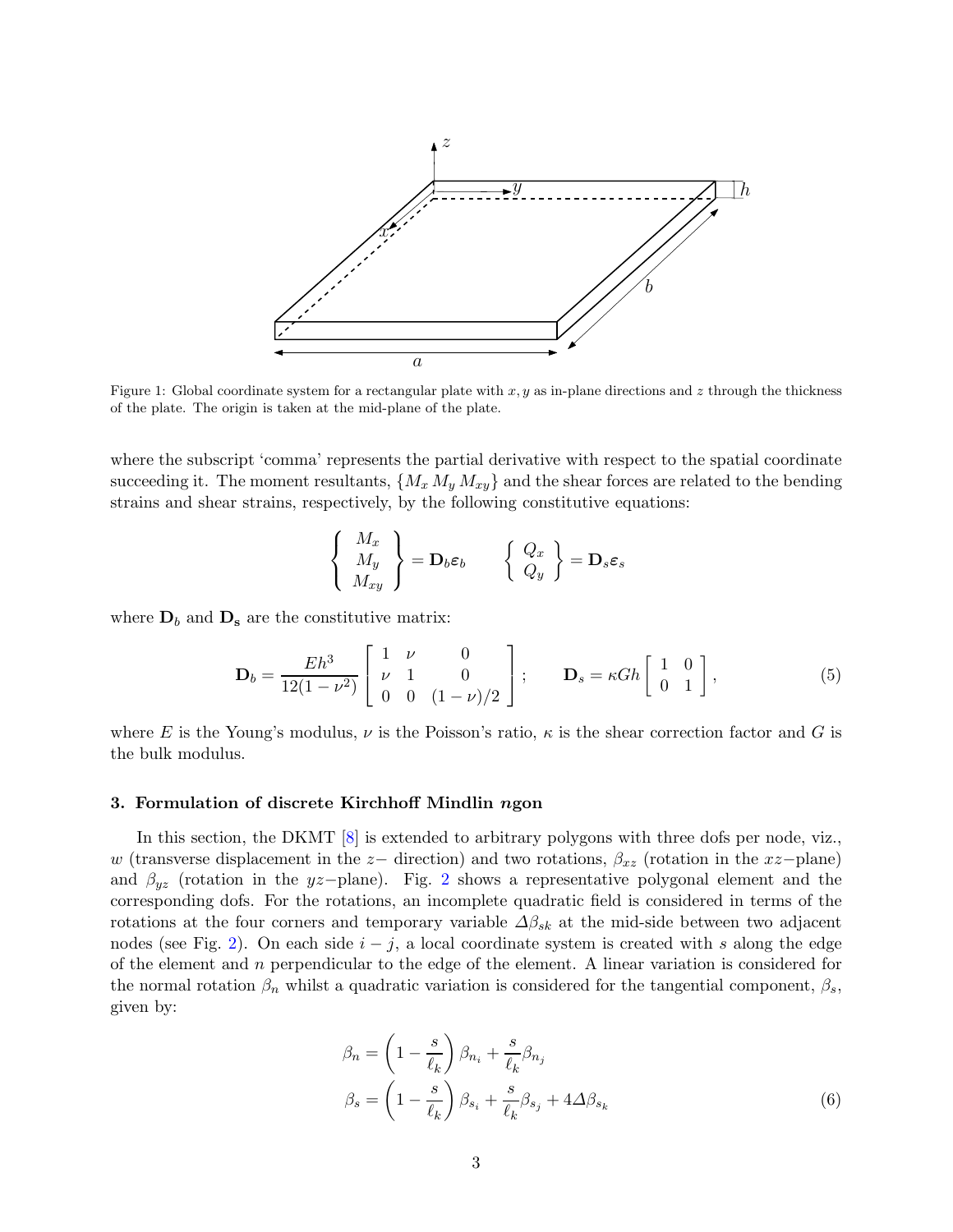<span id="page-3-0"></span>

Figure 2: A schematic representation of dofs of a generic polygonal element: kinematic variables at the corner nodes ('filled circles')  $(w_i, \beta_{x_i}, \beta_{y_i})$  and temporary variable at the mid-side node ('open circles')  $\Delta \beta_{s_k}$ . ' $(n, s)$ ' are the local coordinates defined along each edge of the polygonal element.

where  $\ell_k$  is the length of side  $i - j$ . With these definitions, the transverse displacement, w and the rotations  $\beta_x$  and  $\beta_y$  for an element are written as:

$$
w = \sum_{i}^{N_v} \lambda_i w_i
$$
  
\n
$$
\beta_x = \sum_{i}^{N_v} \lambda_i \beta_{x_i} + \sum_{k}^{N_v} \psi_k C_k \Delta \beta_{s_k}
$$
  
\n
$$
\beta_y = \sum_{i}^{N_v} \lambda_i \beta_{y_i} + \sum_{k}^{N_v} \psi_k S_k \Delta \beta_{s_k}
$$
\n(7)

where  $N_v$  is the number of vertices of an element,  $\phi_i$  and  $\psi_k$  are the Wachspress interpolants and the serendipity shape functions for an arbitrary polygon, respectively,  $C_k = (x_j - x_i)/\ell_k$  and  $S_k = (y_j - y_i)/\ell_k$  are the directional cosines of side  $i - j$ . Appendix A gives a brief explanation of Wachspress interpolants.

Upon substituting Equation  $(7)$  in Equation  $(3)$ , we get:

<span id="page-3-2"></span><span id="page-3-1"></span>
$$
\varepsilon_b = \mathbf{B}_{b_\beta} \mathbf{u} + \mathbf{B}_{b_{\Delta\beta}} \Delta \beta_{s_n} \tag{8}
$$

where  $\mathbf{u} = \{w \mid \beta_x \mid \beta_y\}$  and  $\Delta\beta_{s_n}$  is the vector of dofs corresponding to the corner nodes and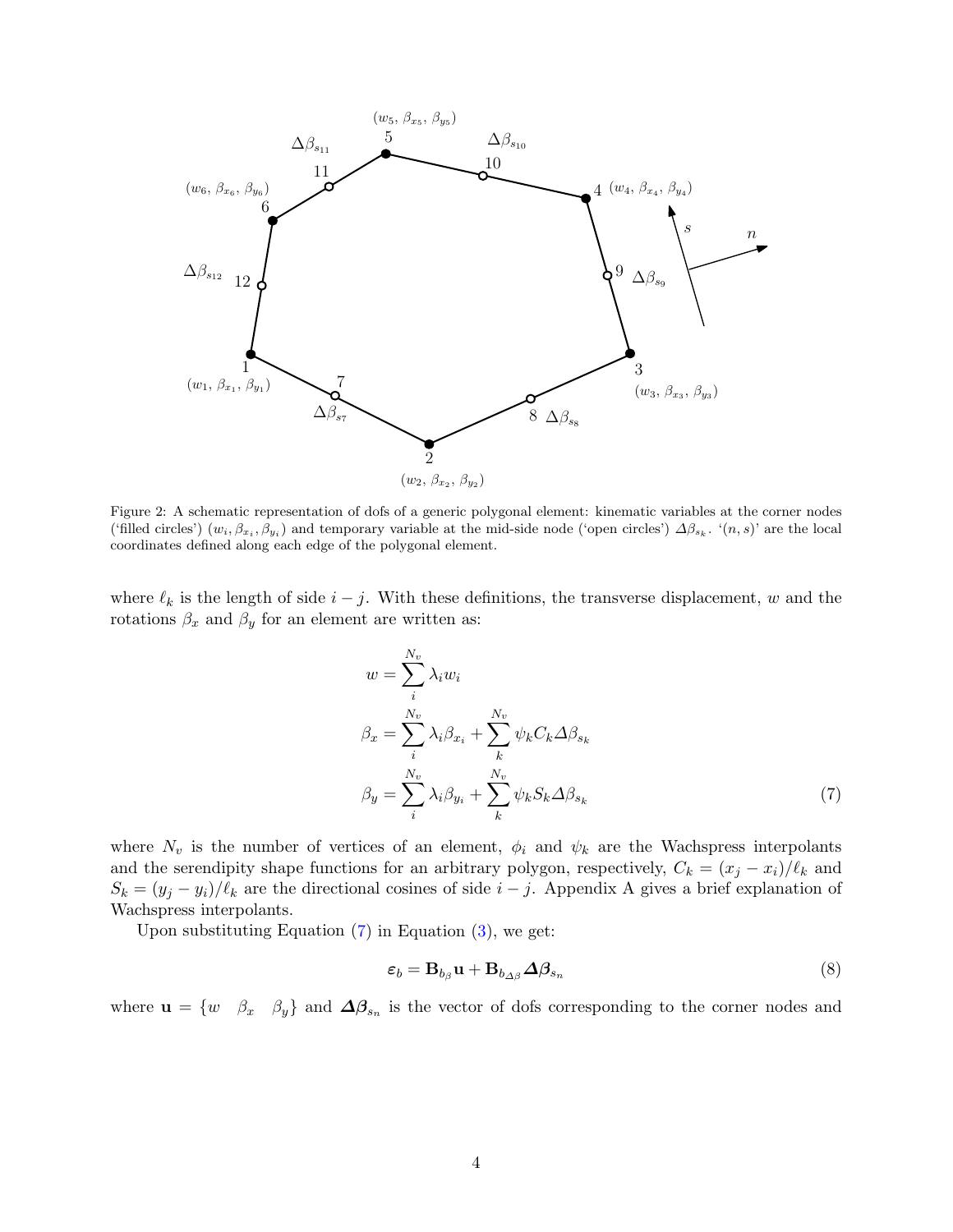mid-side nodes, respectively, and,

$$
\mathbf{B}_{b_{\beta}} = \begin{bmatrix} 0 & N_{i,x} & 0 \\ 0 & 0 & N_{i,y} \\ 0 & N_{i,y} & N_{i,x} \end{bmatrix}, \qquad i = 1, \cdots, N_v,
$$
\n(9)

$$
\mathbf{B}_{b_{\Delta\beta}} = \begin{bmatrix} \psi_{k,x} C_k \\ \psi_{k,y} S_k \\ \psi_{k,y} C_k + \psi_{k,x} S_k \end{bmatrix}, \qquad k = 1, \cdots, N_v \tag{10}
$$

### 3.1. Assumed shear strain fields

The constitutive equation for the tangential shear strain along a side  $k$  joining corner nodes  $i, j$ is given by:

<span id="page-4-1"></span>
$$
\overline{\gamma}_{sz} = \frac{Q_s}{D_s} = \frac{1}{D_s} \left( M_{s,s} + M_{ns,n} \right) \tag{11}
$$

where  $D_s = \kappa G h$ ,  $Q_s$  is the tangential shear force and the bending moment on each side is given by:

<span id="page-4-0"></span>
$$
M_s = D_b (\beta_{s,s} + \nu \beta_{n,n})
$$
  

$$
M_{ns} = D_b \frac{1 - \nu}{2} (\beta_{s,n} + \beta_{n,s})
$$
 (12)

where  $D_b =$  $Eh^3$  $\frac{2\pi}{12(1-\nu^2)}$ . Using Equations [\(6\)](#page-2-2) and [\(12\)](#page-4-0) in Equation [\(11\)](#page-4-1), the tangential shear strain for an edge  $k$  is given by:

<span id="page-4-2"></span>
$$
\overline{\gamma}_{szk} = \frac{D_b}{D_s} \beta_{s,ss} = -\frac{4}{3\kappa(1-\nu)} \left(\frac{h}{\ell_k}\right)^2 \Delta \beta_{sk} \tag{13}
$$

Next step is to express  $\overline{\gamma}_{szk}$  in terms of  $\overline{\gamma}_{xzi}$  and  $\overline{\gamma}_{yzi}$  using

<span id="page-4-3"></span>
$$
\left\{\begin{array}{c}\overline{\gamma}_{szk} \\ \overline{\gamma}_{szm}\end{array}\right\} = \left\{\begin{array}{cc} C_k & S_k \\ C_m & S_m \end{array}\right\} \left\{\begin{array}{c}\overline{\gamma}_{szi} \\ \overline{\gamma}_{szi}\end{array}\right\} \tag{14}
$$

where  $C_k$ ,  $S_k$ ,  $C_m$  and  $S_m$  are the directional cosines of sides k and m that has a common corner node i. This is done for all the sides of the polygonal element. With this definition, the transverse shear strain is interpolated independently with:

<span id="page-4-4"></span>
$$
\left\{\begin{array}{c}\overline{\gamma}_{xz}\\\overline{\gamma}_{yz}\end{array}\right\} = \sum_{i}^{N_v} \lambda_i \left\{\begin{array}{c}\overline{\gamma}_{xzi}\\\overline{\gamma}_{yzi}\end{array}\right\} \tag{15}
$$

Using Equations  $(13)-(14)$  $(13)-(14)$ , Equation  $(15)$  can be written in a compact form as:

<span id="page-4-5"></span>
$$
\overline{\varepsilon}_s = \mathbf{B}_{s_{\Delta\beta}} \Delta\beta \tag{16}
$$

where  $\Delta\beta_{s_n}$  is the vector of temporary variables of all sides of the polygon and  $\mathbf{B}_{s_{\Delta\beta}}$  is a function of the directional cosines, the length of the sides of the element and the plate thickness. An explicit expression for a four noded and a five noded polygonal element is given in Appendix B.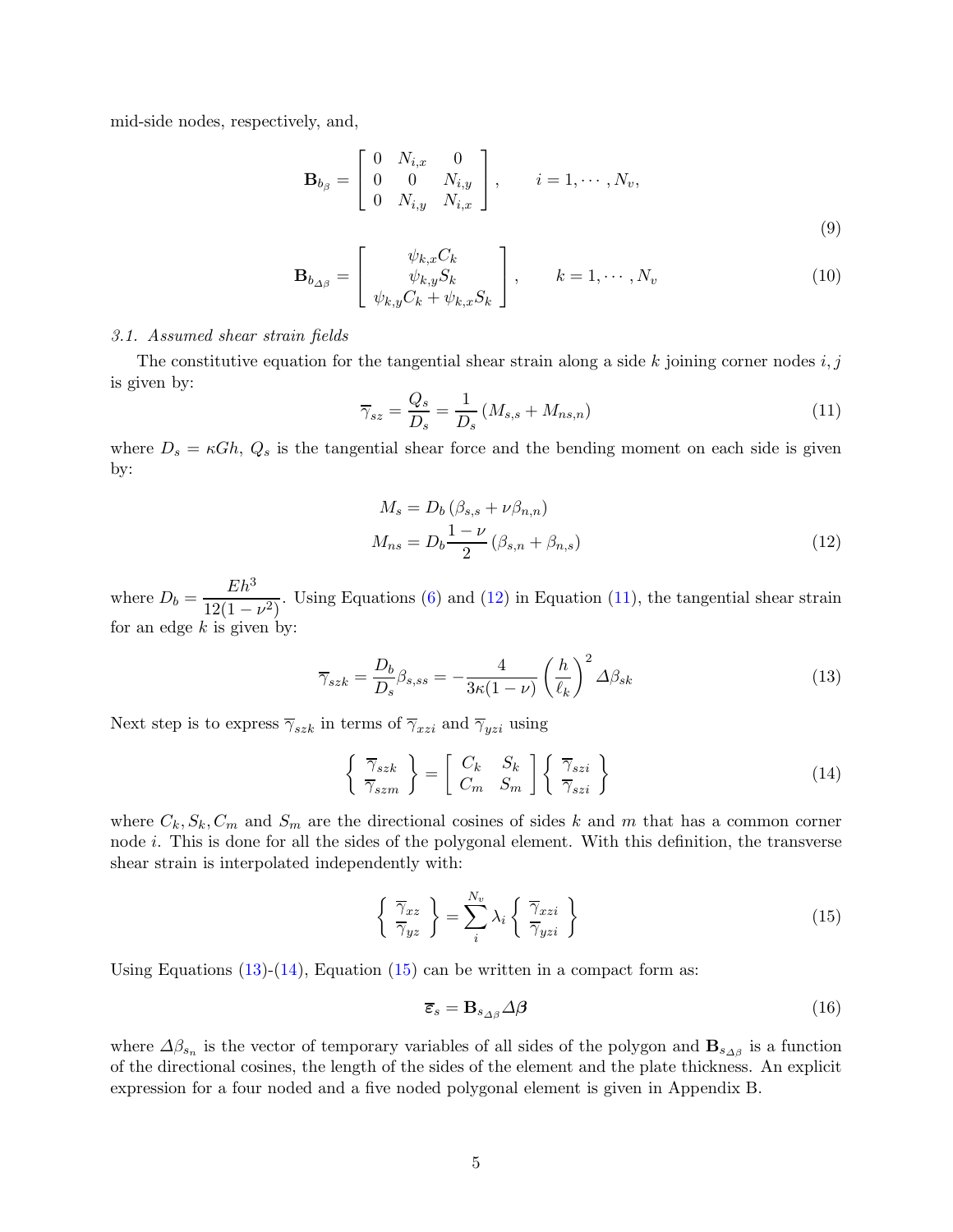#### 3.2. Discrete constraint on element boundaries

In this paper, the following modified Hu-Washizu functional [\[26](#page-17-9)] is used to develop the n−noded plate element:

$$
\Pi = \frac{1}{2} \int \boldsymbol{\varepsilon}_{b}^{\mathrm{T}} \mathbf{D}_{b} \boldsymbol{\varepsilon}_{b} \, d\Omega + \frac{1}{2} \int \overline{\boldsymbol{\varepsilon}}_{s}^{\mathrm{T}} \mathbf{D}_{s} \overline{\boldsymbol{\varepsilon}}_{s} \, d\Omega + \int \mathbf{Q} \left( \boldsymbol{\varepsilon}_{s} - \overline{\boldsymbol{\varepsilon}}_{s} \right) \, d\Omega - \int q \, w \, d\Omega + H_{\mathrm{ext}} \tag{17}
$$

where  $\Pi_{\text{ext}}$  represents the effect of boundary and other loads, q is the transverse loading. Taking the variation of  $\Pi$  with respect to  $\mathbf{Q} = \begin{bmatrix} Q_x & Q_y \end{bmatrix}^T$  (the shear force) and setting it to zero, we get the following constrain equation:

<span id="page-5-0"></span>
$$
\int_{0}^{\ell_k} (\gamma_{sz} - \overline{\gamma}_{sz}) \, \, \mathrm{d}S = 0 \tag{18}
$$

with  $\gamma_{sz} = w_{,s} + \beta_s$ , where w and  $\beta$  are given by Equation [\(7\)](#page-3-1) and  $\overline{\gamma}_{sz}$  is written in terms of  $\Delta\beta_{s_k}$ using Equation [\(13\)](#page-4-2). Using Equations [\(7\)](#page-3-1) and [\(13\)](#page-4-2) in Equation [\(18\)](#page-5-0) and upon performing the integration, for a particular edge,  $i - j$ , we have:

$$
w_j - w_i + \frac{\ell_k}{2} \left(\beta_{s_i} + \beta_{s_j}\right) + \frac{2}{3} \ell_k \Delta \beta_{s_k} - \ell_k \overline{\gamma}_{szk} = 0 \tag{19}
$$

Upon substituting Equation  $(15)$  in the above equation, we get:

<span id="page-5-1"></span>
$$
w_j - w_i + \frac{\ell_k}{2} \left( C_k \beta_{x_i} + S_k \beta_{y_i} \right) + \frac{\ell_k}{2} \left( C_k \beta_{x_j} + S_k \beta_{y_j} \right) + \frac{2}{3} \ell_k (1 + \alpha_k) = 0 \tag{20}
$$

where  $\alpha_n = \frac{D_b}{D}$  $D_s$ 12  $\ell^2_n$ . Equation [\(20\)](#page-5-1) is written for all the sides of the polygonal element to express the temporary variables associated to each edge,  $\Delta\beta_{s_k}$  in terms of the dofs associated to the corner nodes, as:

<span id="page-5-2"></span>
$$
\Delta \beta = \mathbf{A}_{\Delta \beta}^{-1} \mathbf{A}_2 \mathbf{u} \tag{21}
$$

where,

$$
\mathbf{A}_{\Delta\beta} = \begin{bmatrix} \frac{2}{3}\ell_1(1+\alpha_1) & 0 & \cdots \\ \vdots & \ddots & \vdots \\ 0 & \frac{2}{3}\ell_n(1+\alpha_n) \end{bmatrix}
$$
(22)

and

$$
\mathbf{A}_2 = \begin{bmatrix} -1 & \frac{C_1}{2} & \frac{S_1}{2} & 1 & \frac{C_1}{2} & \frac{S_1}{2} & 0 & \dots & \dots & \dots \\ 0 & 0 & 0 & -1 & \frac{C_2}{2} & \frac{S_2}{2} & 1 & \frac{C_2}{2} & \frac{S_2}{2} & \dots \\ \vdots & \vdots & \vdots & \vdots & \dots & \dots & \dots & \vdots \\ -1 & \frac{C_n}{2} & \frac{S_n}{2} & \dots & \dots & \dots & 1 & \frac{C_n}{2} & \frac{S_n}{2} \end{bmatrix}
$$
(23)

Upon substituting Equation  $(21)$  in Equations  $(8)$  and  $(16)$ , the bending strains and the shear strain can be written as:

$$
\varepsilon_b = \mathbf{B}_b \mathbf{u} = \left( \mathbf{B}_{b_\beta} + \mathbf{B}_{b_{\Delta\beta}} \mathbf{A}_{\Delta\beta}^{-1} \mathbf{A}_2 \right) \mathbf{u}
$$
  

$$
\varepsilon_s = \mathbf{B}_s \mathbf{u} = \left( \mathbf{B}_{s_{\Delta\beta}} \mathbf{A}_{\Delta\beta}^{-1} \mathbf{A}_2 \right) \mathbf{u}
$$
 (24)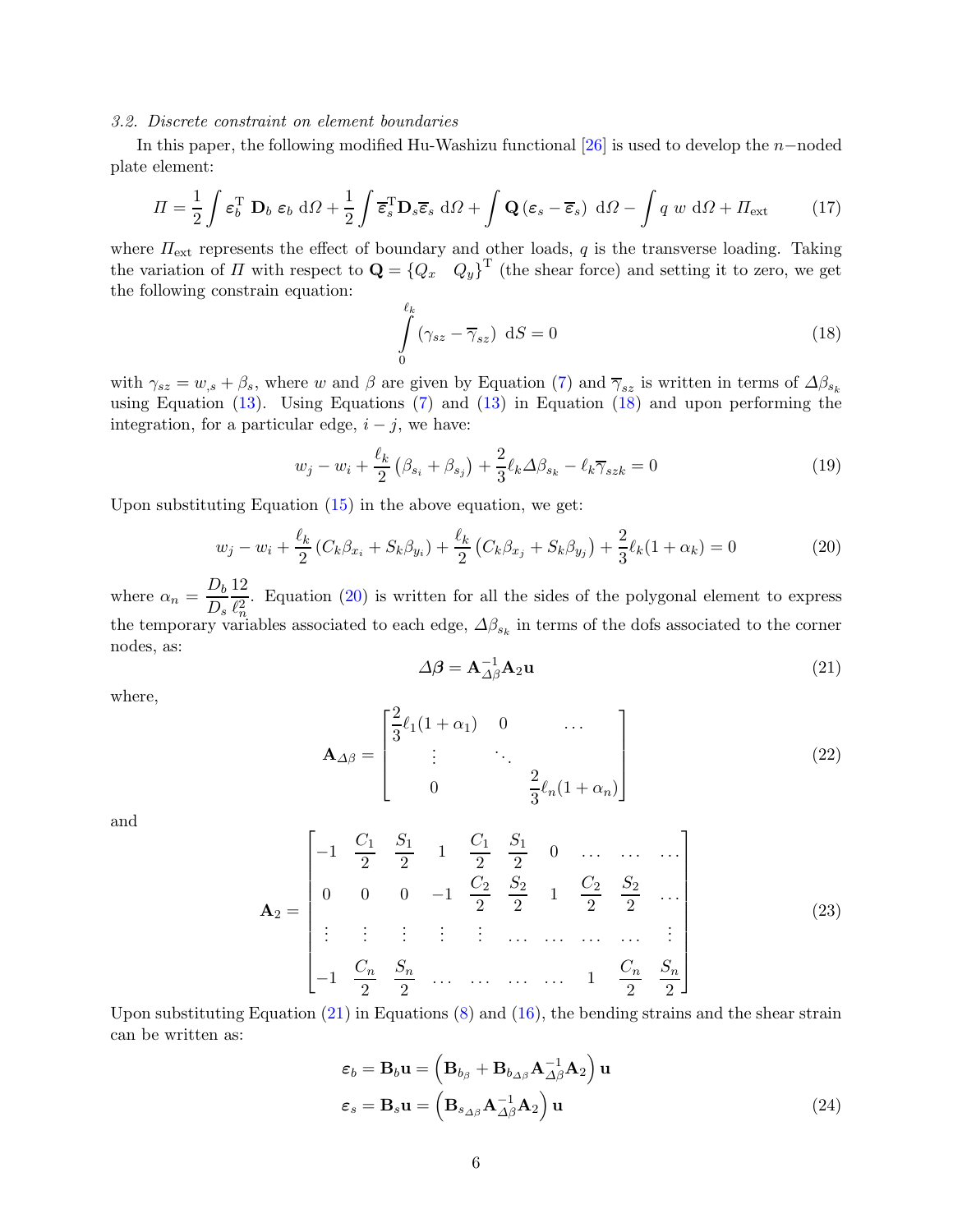Finally, using the standard Galerkin approach, the stiffness matrix is a sum of the bending and shear stiffness matrix, given by:

$$
\mathbf{K} = \mathbf{K}_b + \mathbf{K}_s \tag{25}
$$

where

$$
\mathbf{K}_b = \int_{\Omega} \mathbf{B}_b^{\mathrm{T}} \mathbf{D}_b \mathbf{B}_b \, d\Omega
$$

$$
\mathbf{K}_s = \int_{\Omega} \mathbf{B}_s^{\mathrm{T}} \mathbf{D}_s \mathbf{B}_s \, d\Omega
$$

The external force vector is computed using the standard finite element procedures. The above formulation allows writing the temporary variable in terms of the dofs associated to the corner nodes. The resulting system of equations has a proper rank and does not have any spurious energy modes. Moreover, as the plate becomes thinner,  $\alpha_k \ll 1$  and the influence of shear deformations becomes negligible. As a consequence, the proposed formulation does not suffer from shear locking. These aspects are demonstrated with a few benchmark examples in the next section.

## <span id="page-6-0"></span>4. Numerical Examples

In this section, the accuracy and the convergence properties of the proposed approach are presented with a few benchmark examples. Unless stated otherwise, the material properties of the plate are: Young's modulus,  $E = 10.92 \times 10^6$  units and Poisson's ratio,  $\nu = 0.3$ . Both simply supported and clamped boundary conditions are considered. The results from the proposed approach are compared with analytical solutions and/or with results available from the literature. For problems with known analytical solutions, we use the following relative  $L^2$  norm of the error and the relative  $H<sup>1</sup>$  – semi-norm of the error:

$$
\frac{\|\mathbf{u} - \mathbf{u}^h\|_{L^2(\Omega)}}{\|\mathbf{u}\|_{L^2(\Omega)}} = \sqrt{\frac{\frac{\int ((\mathbf{u} - \mathbf{u}^h) \cdot (\mathbf{u} - \mathbf{u}^h) \, d\Omega}{\Omega}}{\int \mathbf{u} \cdot \mathbf{u} \, d\Omega}},
$$
\n
$$
\frac{\|\mathbf{u}' - \mathbf{u}'^h\|_{H^1(\Omega)}}{\|\mathbf{u}'\|_{H^1(\Omega)}} = \sqrt{\frac{\frac{\int ((\mathbf{u}' - \mathbf{u}'^h) \cdot (\mathbf{u}' - \mathbf{u}'^h) \, d\Omega}{\Omega}}{\int \mathbf{u}' \cdot \mathbf{u}' \, d\Omega}} \tag{26}
$$

where  $\mathbf{u} = \{w \mid \beta_x \mid \beta_y\}^{\mathrm{T}}$  and  $\mathbf{u}' = \{w_{,x} \mid w_{,y} \mid \beta_{x,x} \mid \beta_{x,y} \mid \beta_{y,x} \mid \beta_{y,y}\}^{\mathrm{T}}$  are the analytical solutions and  $\mathbf{u}^h$  and  $\mathbf{u}^{h'}$  are their corresponding FE solutions. The numerical implementation was done in Matlab $\circledR$ . The polygonal mesh generation was done using PolyMesher, available at <http://paulino.ce.gatech.edu/software.html>.

# 4.1. Patch test

To ensure that the proposed formulation does not suffer from shear locking phenomenon when the thickness of the plate approaches zero, zero deformation patch test is done [\[27\]](#page-17-10). The following exact solution for the transverse displacement and the rotations are enforced on the entire boundary of a square plate with the characteristic length  $a = 1$ :

$$
w = 1 + x + y \qquad \beta_x = 1 \qquad \beta_y = 1 \tag{27}
$$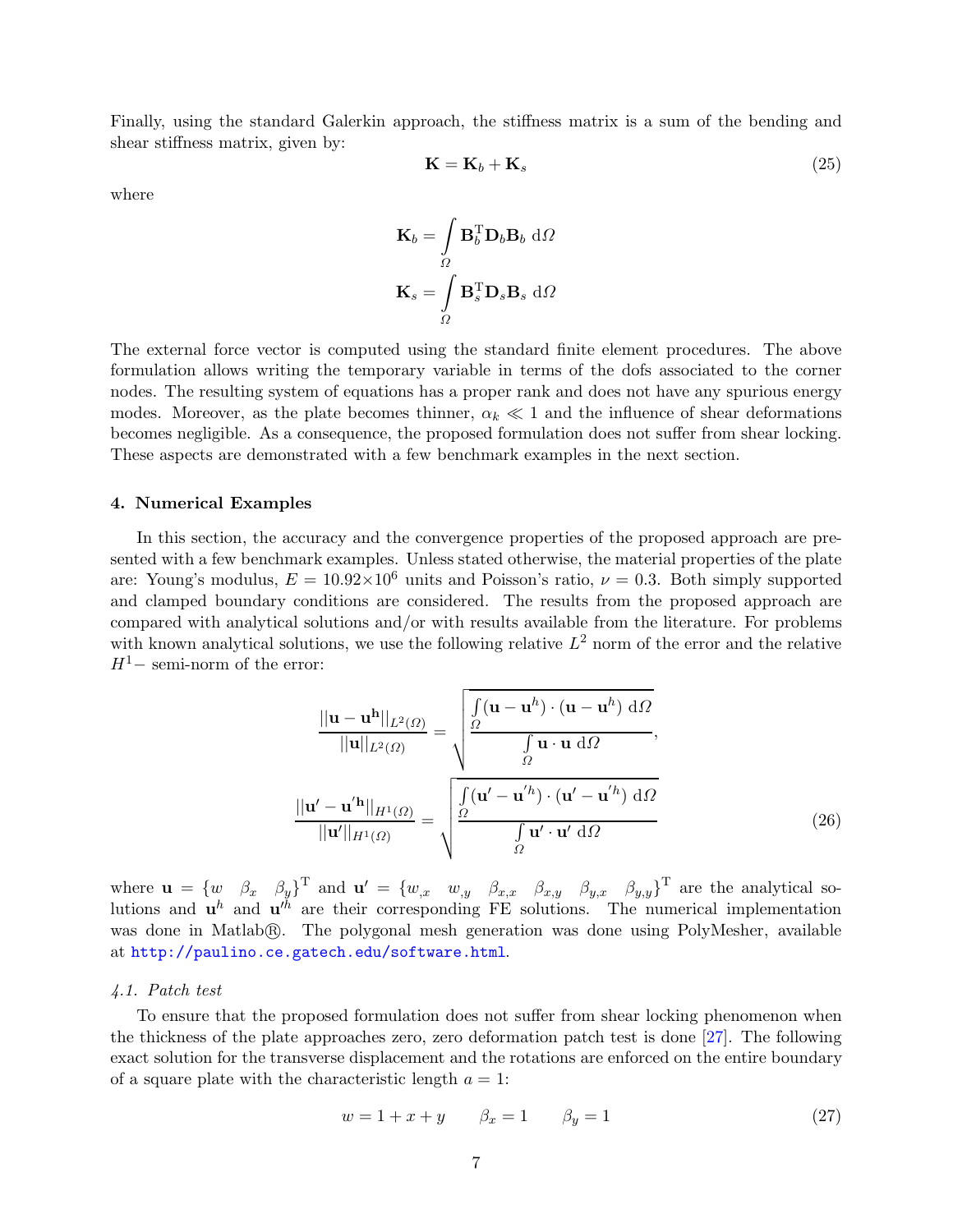<span id="page-7-0"></span>

Figure 3: Square plate discretized with trapezoidal mesh and polygonal meshes. Representative meshes containing: (a, c) 16 elements and (b, d) 64 elements. Note that the mid-nodes are not shown for clarity.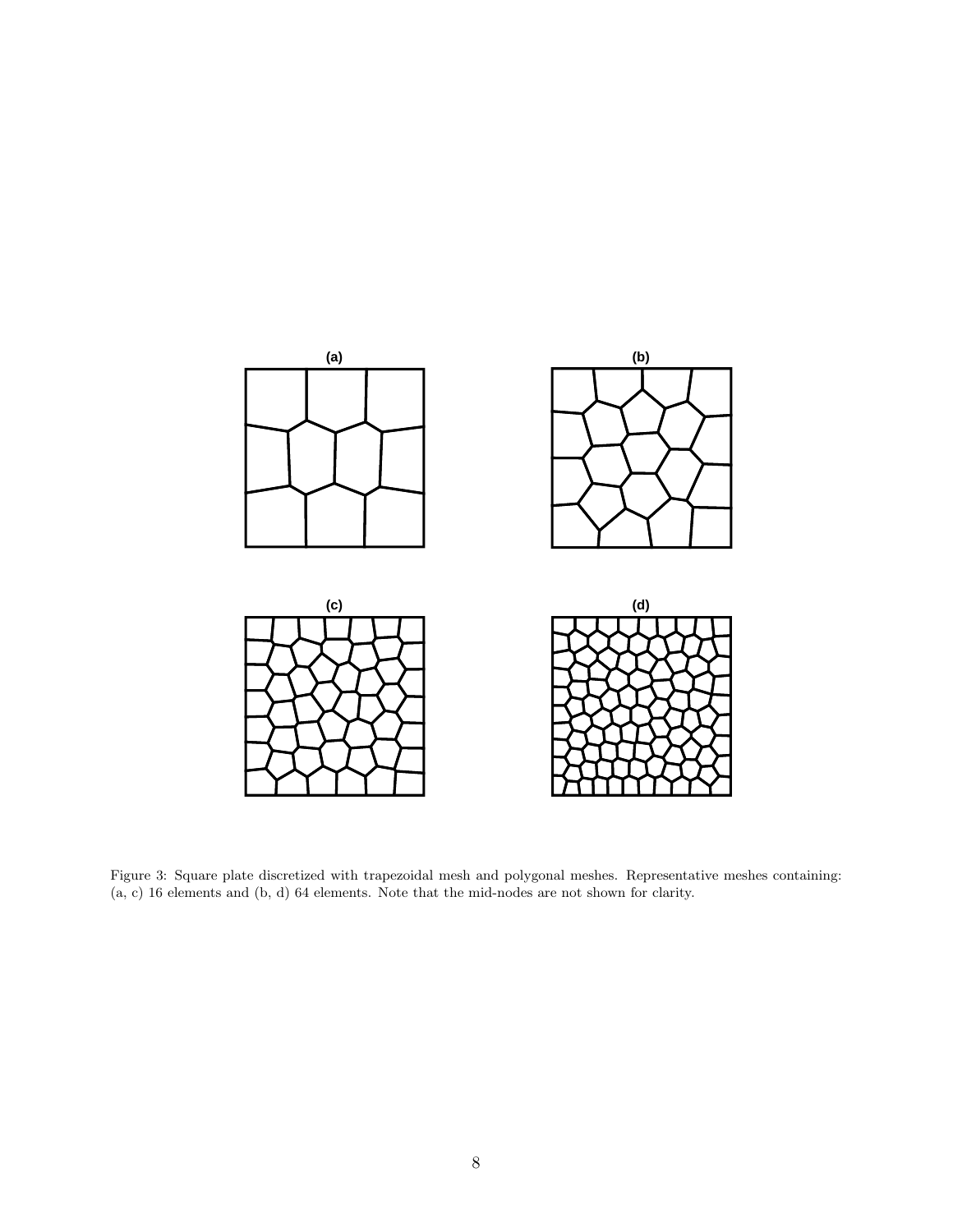<span id="page-8-0"></span>Fig. [3](#page-7-0) shows a few representative meshes for the square plate discretized with polygonal elements. For different mesh discretization and for different normalized thicknesses,  $h/a = 0.1, 0.01, 0.001$ , Tables [1](#page-8-0) and [2,](#page-8-1) shows the relative  $L^2-$  norm and  $H^1-$  semi-norm of the error. The errors are close to machine precision for all thickness ratios,  $h/a$ . It can be concluded that the zero shear deformation patch test is satisfied in the numerical sense and the numerical scheme does not experience the shear locking phenomenon.

| Mesh | h/a |                                                                                             |       |         |  |  |
|------|-----|---------------------------------------------------------------------------------------------|-------|---------|--|--|
|      | 0.1 | 0.01                                                                                        | 0.001 | 0.00001 |  |  |
| (a)  |     | $2.05 \times 10^{-14}$ $3.27 \times 10^{-13}$ $3.68 \times 10^{-13}$ $6.45 \times 10^{-13}$ |       |         |  |  |
| (b)  |     | $1.85 \times 10^{-14}$ $2.04 \times 10^{-12}$ $3.07 \times 10^{-12}$ $6.79 \times 10^{-13}$ |       |         |  |  |
| (c)  |     | $1.23\times10^{-13}$ $1.16\times10^{-12}$ $1.67\times10^{-12}$ $3.79\times10^{-12}$         |       |         |  |  |

Table 1: Relative error in the  $L^2-$  norm for the zero deformation patch test

<span id="page-8-1"></span>Table 2: Relative error in the  $H^1-$  norm for the zero deformation patch test

| Mesh | h/a |      |                                                                                             |         |  |
|------|-----|------|---------------------------------------------------------------------------------------------|---------|--|
|      | 0.1 | 0.01 | 0.001                                                                                       | 0.00001 |  |
| (a)  |     |      | $4.12\times10^{-13}$ $1.17\times10^{-11}$ $6.84\times10^{-12}$ $1.04\times10^{-11}$         |         |  |
| (b)  |     |      | $1.23\times10^{-13}$ $1.16\times10^{-12}$ $1.67\times10^{-12}$ $1.18\times10^{-11}$         |         |  |
| (c)  |     |      | $1.78 \times 10^{-12}$ $2.86 \times 10^{-11}$ $4.11 \times 10^{-11}$ $5.72 \times 10^{-11}$ |         |  |

## 4.2. Square plate subjected to surface load

In this second example, consider a simply supported (or clamped) square plate subjected to uniformly distributed and non-uniformly distributed load. The influence of mesh size and the normalized thickness is studied. The square plate is discretized with arbitrary polygons (see Fig. [3](#page-7-0)) for representative polygonal meshes).

# 4.2.1. Plate subjected to uniformly distributed load

In this example, a square plate subjected to a uniformly distributed transverse load  $q(x, y) = 1$ unit is considered with all sides clamped or all sides simply supported boundary conditions. Tables [3](#page-9-0) - [4](#page-9-1) presents the convergence of the maximum center displacement when the plate is subjected to clamped and simply supported boundary conditions, respectively. Based on a progressive refinement, it can be seen that a mesh of 803 nodes (with 3 dofs per node) is found to be adequate to model the plate. The effect of plate thickness is also studied and it is opined that the present formulation does not suffer from shear locking as the thickness of the plate decreases.

# 4.2.2. Plate subjected to a nonuniform load

In this example, we study the convergence properties of the proposed formulation for a square plate subjected to a non-uniformly distributed surface load. The plate is assumed to be clamped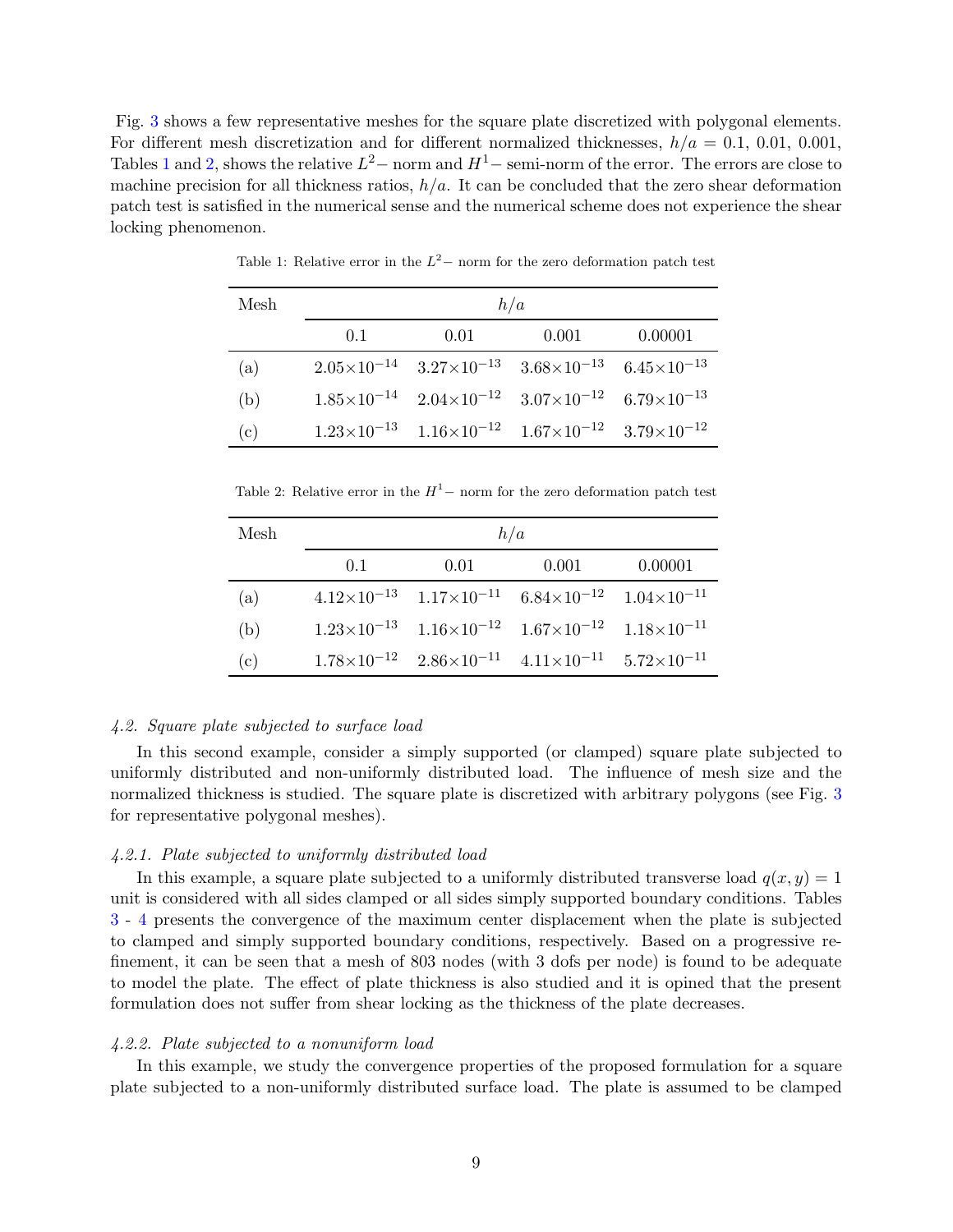<span id="page-9-0"></span>

| Method              | h/a                |        |        |        |        |        |
|---------------------|--------------------|--------|--------|--------|--------|--------|
|                     | $1 \times 10^{-5}$ | 0.001  | 0.01   | 0.10   | 0.15   | 0.20   |
| Present (104 nodes) | 0.1319             | 0.1319 | 0.1320 | 0.1533 | 0.1815 | 0.2203 |
| Present (204 nodes) | 0.1272             | 0.1272 | 0.1273 | 0.1497 | 0.1783 | 0.2174 |
| Present (404 nodes) | 0.1276             | 0.1276 | 0.1277 | 0.1511 | 0.1798 | 0.2190 |
| Present (602 nodes) | 0.1268             | 0.1268 | 0.1270 | 0.1505 | 0.1791 | 0.2181 |
| Present (803 nodes) | 0.1266             | 0.1266 | 0.1267 | 0.1504 | 0.1791 | 0.2181 |
| TTK9s6 [28]         | 0.1269             | 0.1269 | 0.1272 | 0.1487 | 0.1746 | 0.2098 |
| $DST-BL [28]$       | 0.1265             | 0.1265 | 0.1268 | 0.1476 | 0.1726 | 0.2073 |
| Exact               | 0.1265             | 0.1265 | 0.1265 | 0.1499 | 0.1798 | 0.2167 |

Table 3: Normalized central deflection,  $\overline{w}$  for a clamped square plate

Table 4: Normalized central deflection,  $\overline{w}$  for a simply supported square plate

<span id="page-9-1"></span>

| Method                        | h/a                |        |                |         |        |        |
|-------------------------------|--------------------|--------|----------------|---------|--------|--------|
|                               | $1 \times 10^{-5}$ | 0.001  | 0.01           | 0.10    | 0.15   | 0.20   |
| Present (104 nodes)           | 0.4013             | 0.4013 | 0.4013         | 0.4199  | 0.4463 | 0.4837 |
| Present $(204 \text{ nodes})$ | 0.3991             | 0.3991 | 0.3991         | 0.4190  | 0.4457 | 0.4833 |
| Present (404 nodes)           | 0.4044             | 0.4044 | 0.4044         | 0.4251  | 0.4519 | 0.4896 |
| Present (602 nodes)           | 0.4042             | 0.4042 | 0.4042         | 0.4250  | 0.4516 | 0.4890 |
| Present (803 nodes)           | 0.4043             | 0.4043 | 0.4043         | 0.4252  | 0.4520 | 0.4895 |
| PRMn-W $[24]$                 |                    | 0.4070 | $\overline{a}$ | 0.42750 |        |        |
| TTK9s6 [28]                   | 0.4064             | 0.4064 | 0.4067         | 0.4261  | 0.4507 | 0.4850 |
| $DST-BL [28]$                 | 0.4061             | 0.4061 | 0.4063         | 0.4256  | 0.4501 | 0.4844 |
| Exact                         | 0.4062             | 0.4062 | 0.4064         | 0.4273  | 0.4536 | 0.4906 |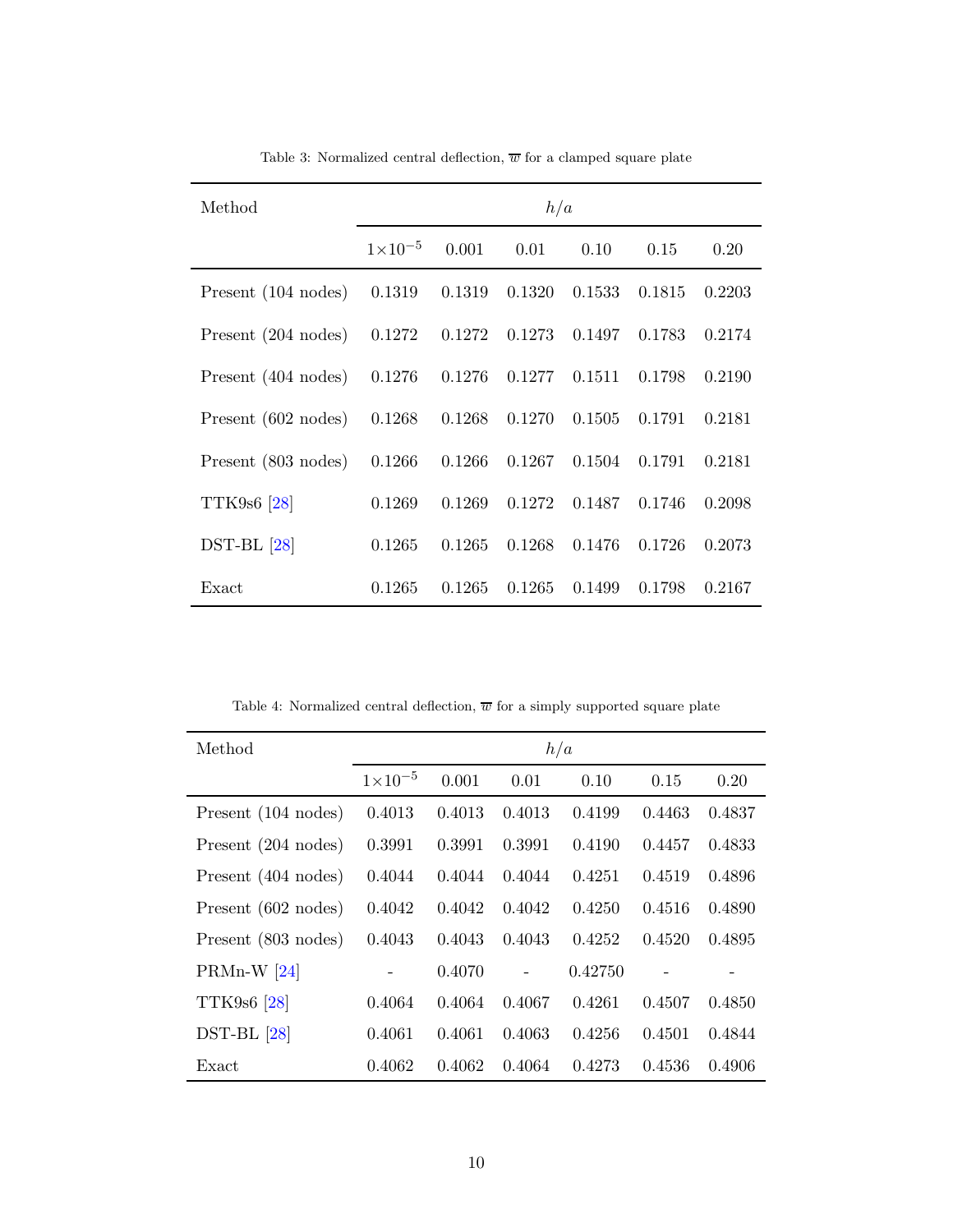on all four sides with side length of the plate,  $a = 1$ . The nonuniform surface load is given by:

$$
q = \frac{E}{12(1 - \nu^2)} \left[ 12y(y - 1)(5x^2 - 5x + 1)(2y^2(y - 1)^2 + x(x - 1)(5y^2 - 5y + 1)) + 12x(x - 1)(5y^2 - 5y + 1)(2x^2(x - 1)^2 + y(y - 1)(5x^2 - 5x + 1)) \right]
$$
\n(28)

and the analytical solution for the rotations and the transverse displacement is given by [\[29](#page-17-12)]

$$
\beta_x = -y^3(y-1)^3x^2(x-1)^2(2x-1), \quad \beta_y = -x^3(x-1)^3y^2(y-1)^2(2y-1) \tag{29}
$$

$$
w = \frac{1}{3}x^3(x-1)^3y^3(y-1)^3 - \frac{2h^2}{5(1-\nu)}A_1\tag{30}
$$

where  $A_1 = [y^3(y-1)^3x(x-1)(5x^2-5x+1)+x^3(x-1)^3y(y-1)(5y^2-5y+1)].$  The convergence of the error in the  $L^2$ -norm and  $H^1$ -semi-norm with mesh refinement is shown in Fig. [4](#page-10-0) for different plate thickness. It is inferred that the proposed method yields optimal convergence rate in both the norms for different normalized thickness. From Fig. [4,](#page-10-0) it can further be inferred that the accuracy and the convergence rates are not compromised with the proposed formulation as the plate's normalized thickness is reduced.

<span id="page-10-0"></span>

Figure 4: Rates of convergence for the square plate subjected to a non-uniform load: (a)  $L_2$ -norm of the error and (b)  $H^1$ -semi-norm of the error for several values of  $h/a$ .

#### 4.3. Circular plate subjected to a uniform surface load

Fig. [5](#page-11-0) depicts a circular plate of radius  $R = 1$  subjected to a uniformly distributed surface load,  $q(x, y) = 1$ . The plate is assumed to be clamped on the outer boundary. The normalized thickness of the plate is  $h/R$ . The analytical solution for this problem is given by  $[8]$ :

$$
w = \frac{(x^2 + y^2)^2}{64D_b} - (x^2 + y^2) \left[ \frac{t^2}{4\lambda} + \frac{1}{32D_b} \right] + \frac{t^2}{4\lambda} + \frac{1}{64D_b}
$$
  

$$
\beta_x = \frac{x(x^2 + y^2 - 1)}{16D_b}, \quad \beta_y = \frac{y(x^2 + y^2 - 1)}{16D_b}
$$
(31)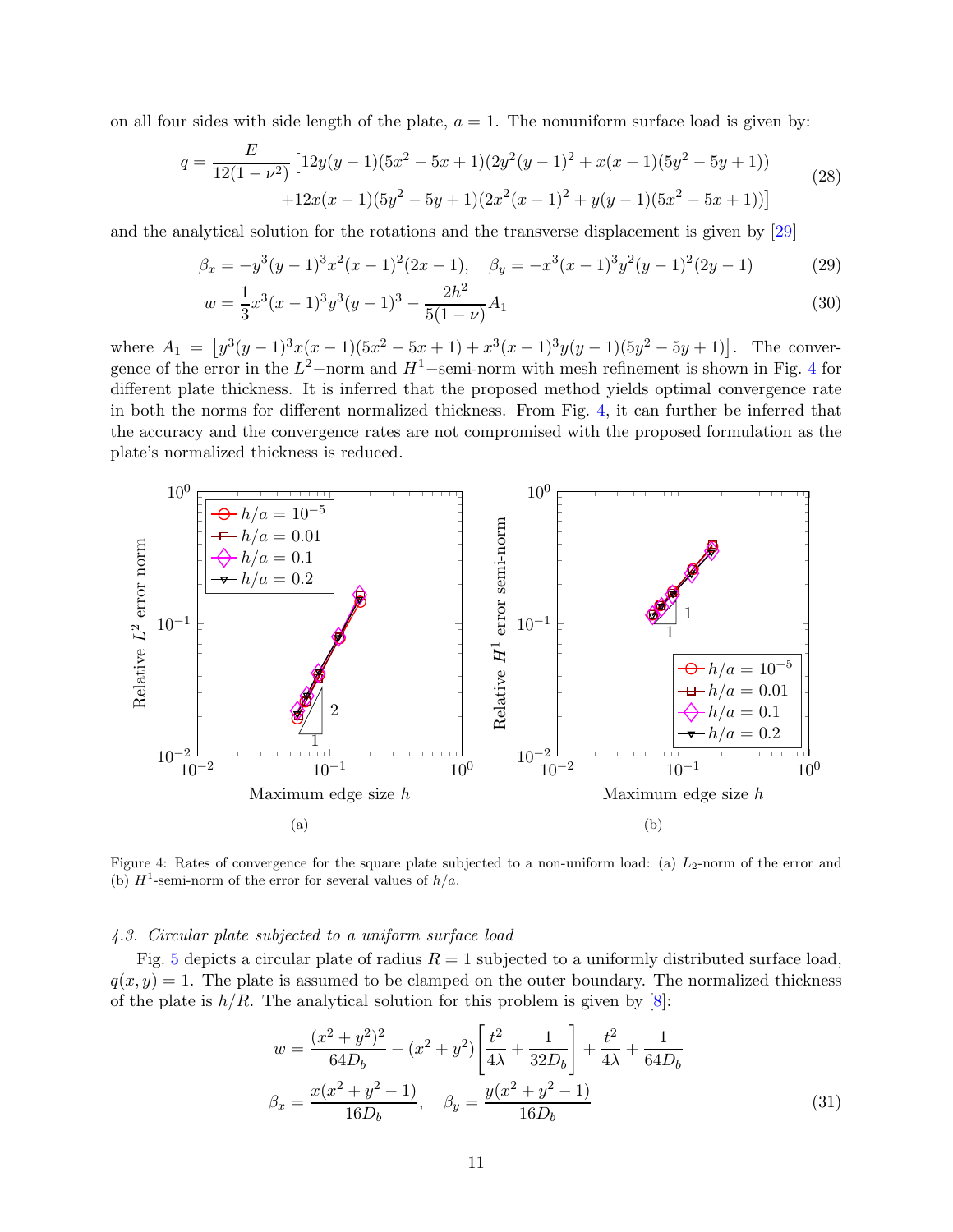<span id="page-11-0"></span>

Figure 5: Circular plate: (a) geometry and boundary conditions and (b) representative polygonal discretization

<span id="page-11-1"></span>

Figure 6: Rates of convergence for the circular plate subjected to a uniform load. (a)  $L_2$ -norm of the error and (b)  $H^{\overline{1}}$ -semi-norm of the error for several values of  $\hat{h}/a$ . DKMT formulation.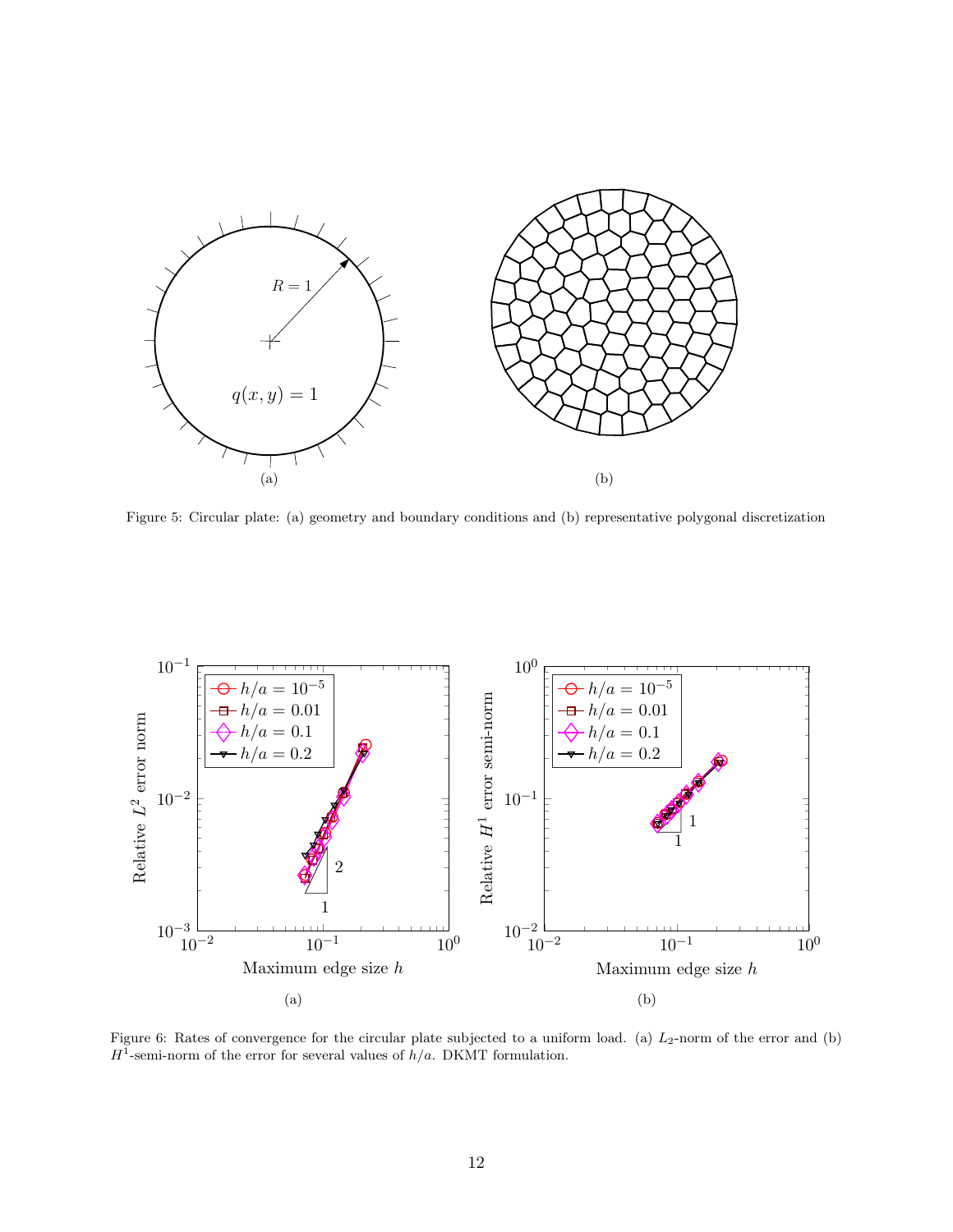The convergence of the relative error is studied for the following normalized thicknesses:  $h/R =$  ${0.2, 0.1, 0.01, 0.00001}$ . Fig. [6](#page-11-1) shows the converges rates for the proposed method and it is inferred that the optimal rates of convergence is obtained in both the  $L^2$  norm and  $H^1$  semi-norm for all thickness ratios. It can be opined that the proposed method does not suffer from shear locking.

# 5. Conclusions

In this paper, the discrete Kirchhoff Mindlin theory is applied to arbitrary polygons using the primary unknowns, viz., the transverse displacements and the rotations. The transverse shear effect is included by assuming that the tangential shear strain is constant along each edge of the polygon. The shear locking phenomenon is then alleviated by relating the kinematical and the independent shear strain along each edge of the polygon. With a few examples, we have shown that the proposed formulation passes patch test to machine precision, devoid of shear locking phenomenon and yields optimal convergence rates for both thin and thick plates in  $L^2$ -norm and  $H^1$ -semi-norm.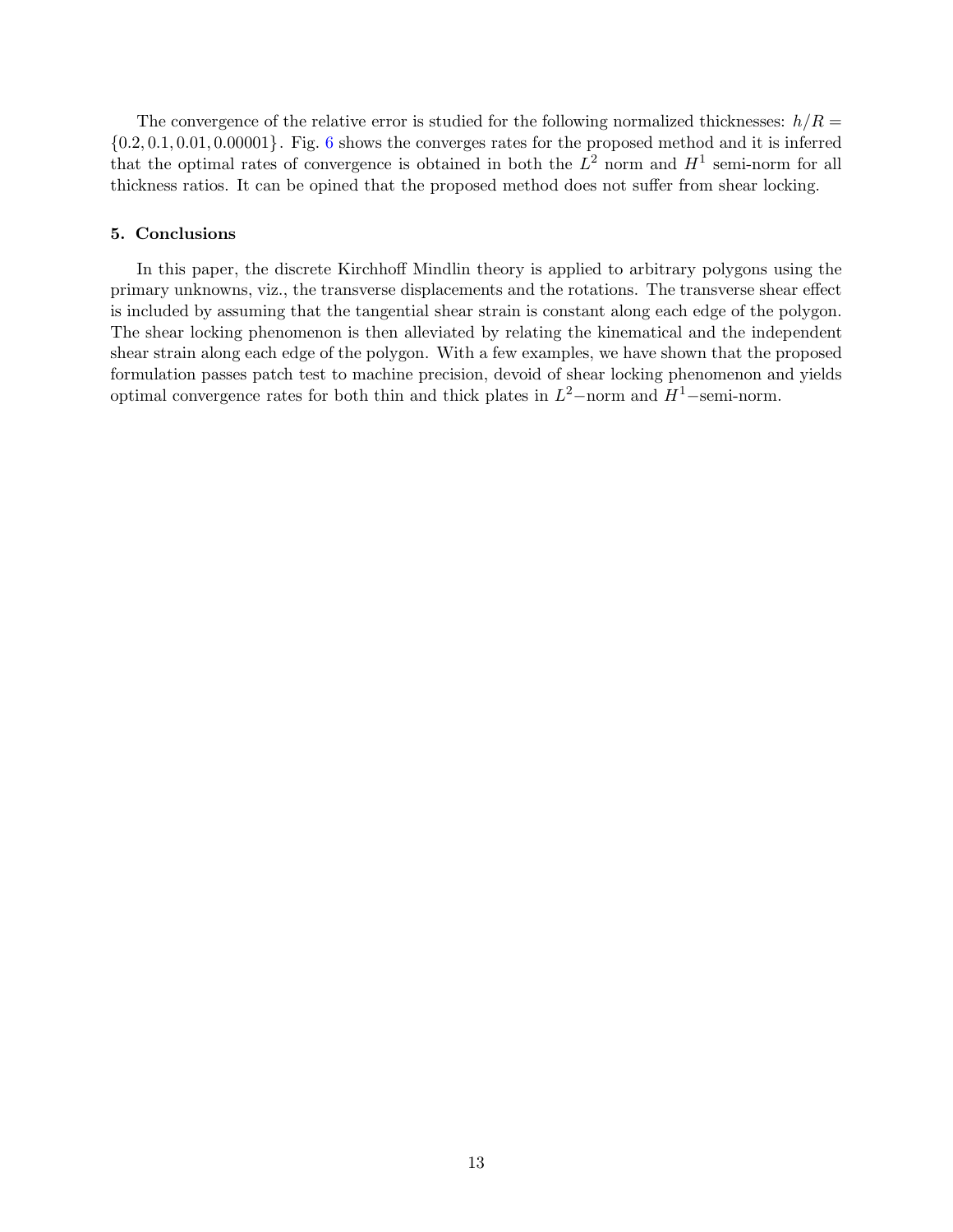## Appendix A

<span id="page-13-0"></span>Wachspress interpolants. Wachspress [\[30](#page-17-13)], by using the principles of perspective geometry, proposed rational basis functions on polygonal elements, in which the algebraic equations of the edges are used to ensure nodal interpolation and linearity on the boundaries. The generalization of Wachspress



Figure 7: Barycentric coordinates: Wachspress basis function

shape functions to simplex convex polyhedra was given by Warren [\[31,](#page-18-0) [32](#page-18-1)]. The construction of the coordinates is as follows: Let  $P \subset \mathbb{R}^3$  be a simple convex polyhedron with facets F and vertices V. For each facet  $f \in F$ , let  $\mathbf{n}_f$  be the unit outward normal and for any  $\mathbf{x} \in P$ , let  $h_f(\mathbf{x})$  denote the perpendicular distance of  $x$  to  $f$ , which is given by

$$
h_f(\mathbf{x}) = (\mathbf{v} - \mathbf{x}) \cdot \mathbf{n}_f \tag{32}
$$

for any vertex  $\mathbf{v} \in V$  that belongs to f. For each vertex  $\mathbf{v} \in V$ , let  $f_1, f_2, f_3$  be the three faces incident to **v** and for  $x \in P$ , let

$$
w_{\mathbf{v}}(\mathbf{x}) = \frac{\det(\mathbf{p}_{f_1}, \mathbf{p}_{f_2}, \mathbf{p}_{f_3})}{h_{f_1}(\mathbf{x})h_{f_2}(\mathbf{x})h_{f_3}(\mathbf{x})}.
$$
\n(33)

where,  $\mathbf{p}_f := \mathbf{n}_f/h_f(\mathbf{x})$  is the scaled normal vector,  $f_1, f_2, \cdots, f_d$  are the d faces adjacent to **v** listed in an counter-clockwise ordering around  $\bf{v}$  as seen from outside  $P$  (see Fig. [7\)](#page-13-0) and det denotes the regular vector determinant in  $\mathbb{R}^d$ . The shape functions for  $\mathbf{x} \in P$  is then given by

$$
\lambda \mathbf{v}(\mathbf{x}) = \frac{w_{\mathbf{v}}(\mathbf{x})}{\sum_{\mathbf{u} \in V} w_{\mathbf{u}}(\mathbf{x})}.
$$
\n(34)

The Wachspress shape functions are the lowest order shape functions that satisfy boundedness, linearity and linear consistency on convex polyshapes [\[31,](#page-18-0) [32](#page-18-1)]. A simple MATLAB implementation is given in [\[33](#page-18-2)] along with the gradient bounds for Wachspress coordinates. A discussion on their use for smoothed polygonal elements is given in [\[34](#page-18-3)].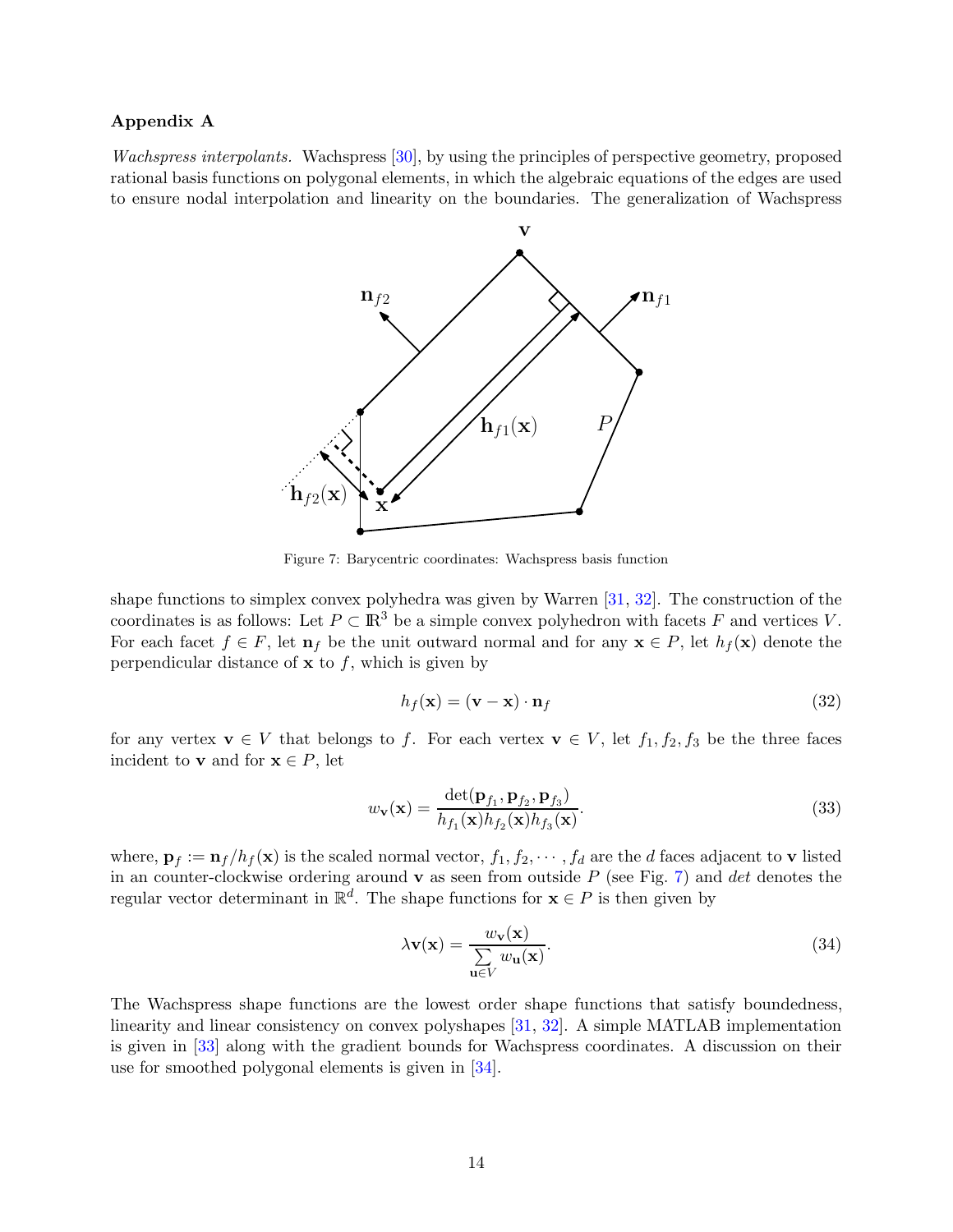Quadratic serendipity shape functions. In this work, the quadratic serendipity shape functions are constructed from pairwise product of set of barycentric coordinates [\[35](#page-18-4)]. These shape functions are  $C^{\infty}$  continuous inside the domain  $\Omega$  while  $C^0$  continuous at the boundary  $\Gamma$ . The pairwise product of a set of barycentric coordinates  $(\lambda_i)$ , yields a total of  $n(n+1)/2$  functions with mid-nodes on the edges and nodes inside the domain. Then by appropriate linear transformation technique, the  $n(n+1)/2$  set of functions are reduced to 2n set of functions that satisfies Lagrange property. The essential steps involved in the construction of quadratic serendipity shape functions are (also see Fig.  $8$ :

- 1. Select a set of barycentric coordinates  $\phi_i, i = 1, \dots, n$ , where n is the number of vertices of the polygon.
- 2. Compute pairwise functions  $\mu_{ab} := \phi_a \phi_b$ . This construction yields a total of  $n(n+1)/2$ functions.
- 3. Apply a linear transformation A to  $\mu_{ab}$ . The linear transformation A reduces the set  $\mu_{ab}$  to 2n set of functions  $\xi_{ij}$  indexed over vertices and edge midpoints of the polygon.
- 4. Apply another linear transformation  $\mathbb B$  that converts  $\xi_{ij}$  into a basis  $\psi_{ij}$  which satisfies the "Lagrange property."

Interested readers are referred to [\[35](#page-18-4)] for a detailed discussion on the construction of quadratic serendipity elements.

<span id="page-14-0"></span>

Figure 8: Construction of quadratic serendipity shape functions based on generalized barycentric coordinates.

## Appendix B

Fig. [9](#page-15-0) shows a generic quadrilateral and a pentagonal element. The shear strain-displacement matrix  $\mathbf{B}_{s_{\Delta\beta}}$  (c.f. Equation [\(16\)](#page-4-5)) is given by: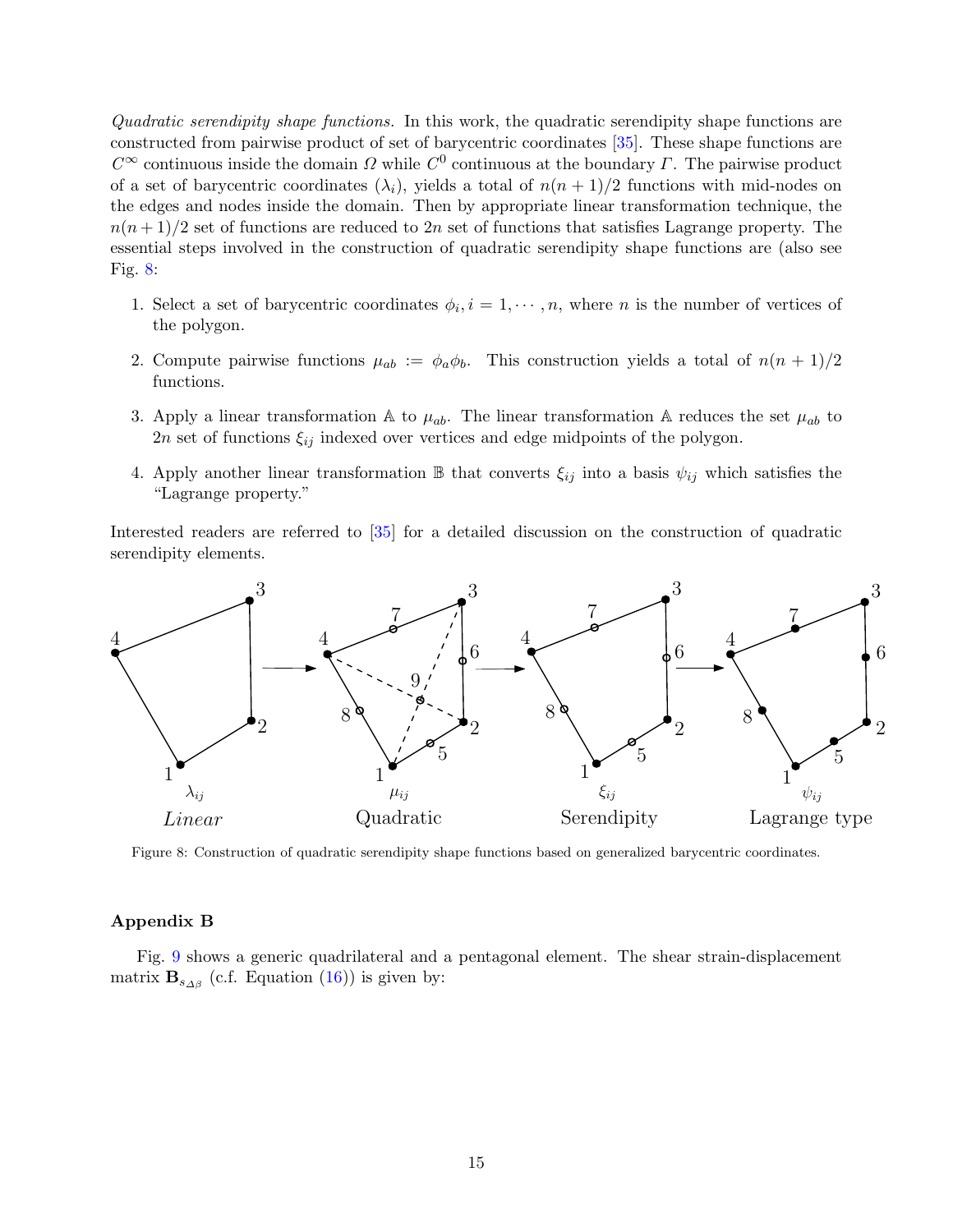<span id="page-15-0"></span>

Figure 9: A generic polygonal element.

For a quadrilateral element.

$$
\mathbf{B}_{s_{\Delta\beta}} = -\frac{2}{3} \begin{bmatrix} \left(\frac{S_8}{A_1}\lambda_1 - \frac{S_6}{A_2}\lambda_2\right) & \left(-\frac{C_8}{A_1}\lambda_1 - \frac{C_6}{A_2}\lambda_2\right) \\ \left(\frac{S_5}{A_2}\lambda_2 - \frac{S_7}{A_3}\lambda_3\right) & \left(-\frac{C_5}{A_2}\lambda_2 - \frac{C_7}{A_3}\lambda_3\right) \\ \left(\frac{S_6}{A_3}\lambda_3 - \frac{S_8}{A_4}\lambda_4\right) & \left(-\frac{C_6}{A_3}\lambda_3 - \frac{C_8}{A_4}\lambda_4\right) \\ \left(\frac{S_7}{A_4}\lambda_4 - \frac{S_5}{A_1}\lambda_1\right) & \left(-\frac{C_7}{A_4}\lambda_4 - \frac{C_5}{A_1}\lambda_1\right) \end{bmatrix}
$$

and for a pentagonal element

$$
\mathbf{B}_{s_{\Delta\beta}} = -\frac{2}{3} \begin{bmatrix} \left(\frac{S_{10}}{A_1}\lambda_1 - \frac{S_7}{A_2}\lambda_2\right) & \left(-\frac{C_{10}}{A_1}\lambda_1 - \frac{C_7}{A_2}\lambda_2\right) \\ \left(\frac{S_6}{A_2}\lambda_2 - \frac{S_8}{A_3}\lambda_3\right) & \left(-\frac{C_6}{A_2}\lambda_2 - \frac{C_8}{A_3}\lambda_3\right) \\ \left(\frac{S_7}{A_3}\lambda_3 - \frac{S_9}{A_4}\lambda_4\right) & \left(-\frac{C_7}{A_3}\lambda_3 - \frac{C_9}{A_4}\lambda_4\right) \\ \left(\frac{S_8}{A_4}\lambda_4 - \frac{S_{10}}{A_5}\lambda_5\right) & \left(-\frac{C_8}{A_4}\lambda_4 - \frac{C_{10}}{A_5}\lambda_5\right) \\ \left(\frac{S_9}{A_5}\lambda_5 - \frac{S_6}{A_1}\lambda_1\right) & \left(-\frac{C_9}{A_5}\lambda_5 - \frac{C_6}{A_2}\lambda_2\right) \end{bmatrix}^{\text{T}}
$$

where  $\lambda_i$  are the Wachspress interpolants.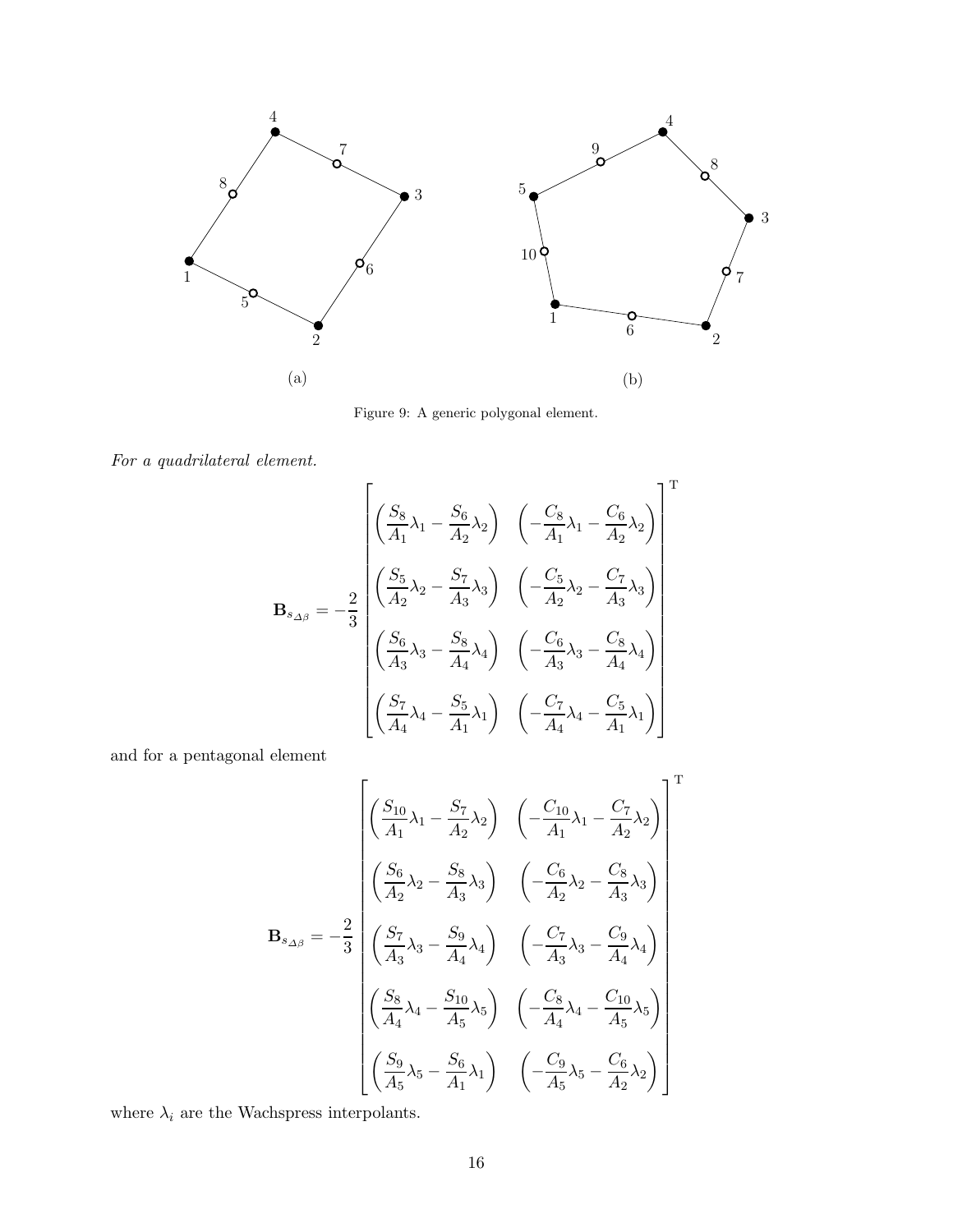#### References

### References

- <span id="page-16-0"></span>[1] O. Zienkiewicz, R. Taylor, J. Too, Reduced integration technique in general analysis of plates and shells, International Journal for Numerical Methods in Engineering 3 (1971) 275–290.
- <span id="page-16-1"></span>[2] T. Hughes, M. Cohen, M. Haroun, Reduced and selective integration techniques in the finite element analysis of plates, Nuclear Engineering and Design 46 (1978) 203–222.
- <span id="page-16-2"></span>[3] D. Malkus, T. Hughes, Mixed finite element methods - reduced and selective integration techniques: a unification of concepts, Computer Methods in Applied Mechanics and Engineering 15 (1978) 63–81.
- <span id="page-16-3"></span>[4] T. Belytschko, C. Tay, W. Liu, A stabilization matrix for the bilinear Mindlin plate element, Computer Methods in Applied Mechanics and Engineering 29 (1981) 313–327.
- <span id="page-16-4"></span>[5] K. Bathe, E. Dvorkin, A four-node plate bending element based on mindlin-reissner plate theory and a mixed interpolation, International Journal for Numerical Methods in Engineering 21 (1985) 367–383.
- <span id="page-16-5"></span>[6] K.-U. Bletzinger, M. Bischoff, E. Ramm, A unified approach for shear-locking-free triangular and rectangular shell elements, Computers & Structures 75 (2000) 321–334.
- <span id="page-16-6"></span>[7] R. Spilker, N. Munir, The hybrid-stress model for thin plates, International Journal for Numerical Methods in Engineering 15 (1980) 1239–1260.
- <span id="page-16-7"></span>[8] I. Katili, A new discrete Kirchhoff-Mindlin element based on Mindlin-Reissner plate theory and assumed shear strain fields - Part II: An extended DKQ element for thick-plate bending analysis, International Journal for Numerical Methods in Engineering 36 (1993) 1885–1908.
- <span id="page-16-8"></span>[9] S. Cen, Y. Shang, Developments of mindlin-reissner plate elements, Mathematical Problems in Engineering Article ID 456740 (2015).
- <span id="page-16-9"></span>[10] K. Lipnikov, G. Manzini, A high-order mimetic method on unstructured polyhedral mesh for the diffusion equation, Journal of Computational Physics 272 (2014) 360–385.
- <span id="page-16-10"></span>[11] L. B. da Veiga, G. Manzini, The mimetic finite difference method and the virtual element method for elliptic problems with arbitrary regularity, Technical Report LA-UR-12-22977, Los Alamos National Laboratory, 2012.
- [12] L. B. da Veiga, F. Brezzi, A. Cangiani, G. Manzini, L. D. Marini, A. Russo, Basic principles of virtual element methods, Mathematical Models and Methods in Applied Sciences 23 (2013) 199–214.
- <span id="page-16-11"></span>[13] L. B. da Veiga, F. Brezzi, L. D. Marini, A. Russo, The hitchhiker's guide to the virtual element method, Mathematical Models and Methods in Applied Sciences 24 (2014) 1541–1573.
- <span id="page-16-12"></span>[14] J. Droniou, Finite volume schemes for diffusion equation: Introduction to and review of modern methods, Mathematical Models and Methods in Applied Sciences 24 (2010) 1575–1619.
- <span id="page-16-13"></span>[15] A. Cangiani, E. H. Georgoulis, P. Houston, hp-version discontinuous galerkin methods on polygonal and polyhedral meshes, Mathematical Models and Methods in Applied Sciences 24 (2014) 2009–2041.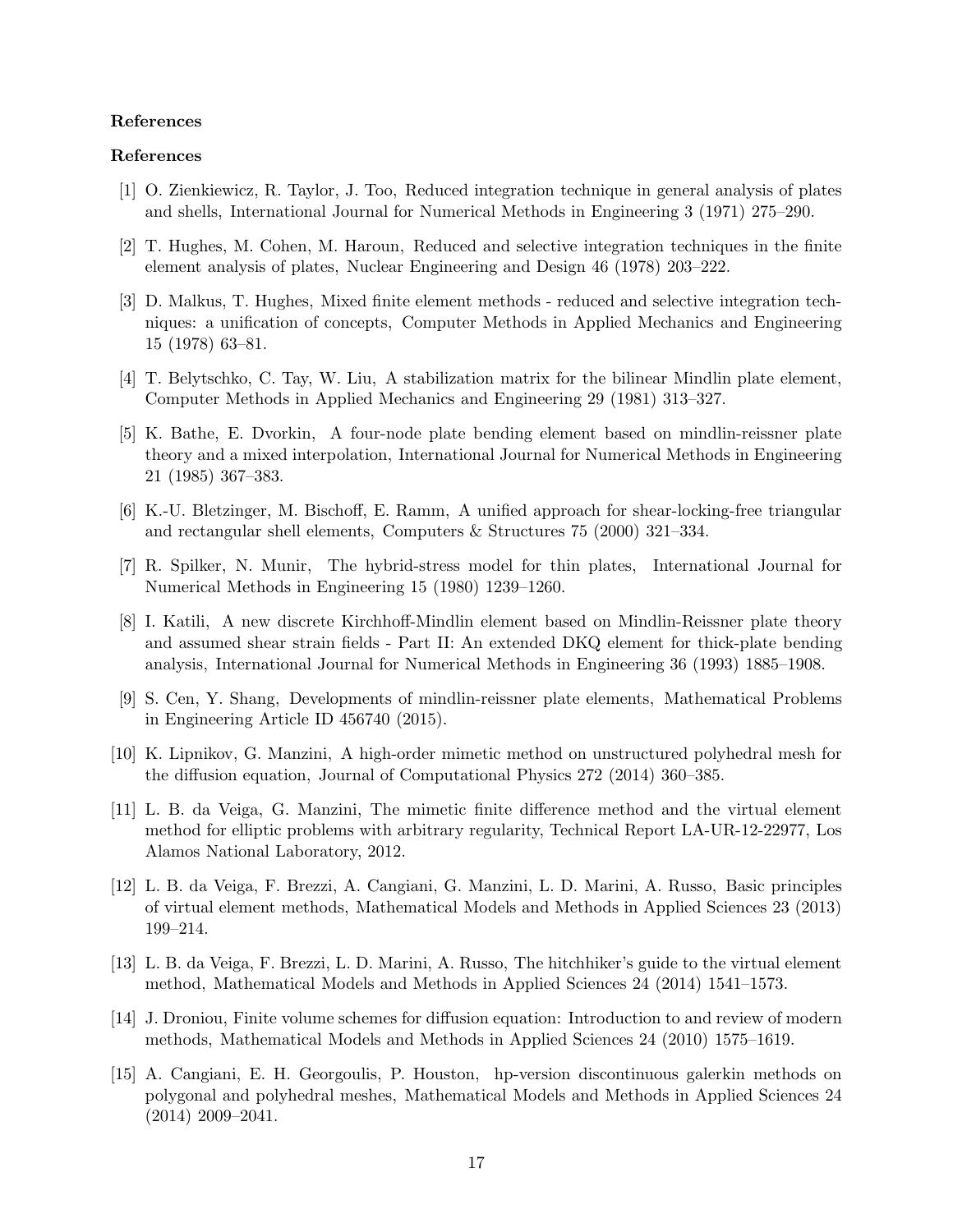- <span id="page-17-0"></span>[16] X. hai Tang, S.-C. Wu, C. Zheng, J. hai Zhang, A novel virtual node method for polygonal elements, Applied Mathematics and Mechanics 30 (2009) 1233–1246.
- <span id="page-17-1"></span>[17] S. Natarajan, E. T. Ooi, I. Chiong, C. Song, Convergence and accuracy of displacement based finite element formulation over arbitrary polygons: Laplace interpolants, strain smoothing and scaled boundary polygon formulation, Finite Elements in Analysis and Design 85 (2014) 101– 122.
- [18] E. Ooi, C. Song, S. Natarajan, Construction of high-order complete scaled boundary shape functions over arbitrary polygons with bubble functions, International Journal for Numerical Methods in Engineering 108 (2016) 1086–1120.
- <span id="page-17-2"></span>[19] S. Natarajan, E. T. Ooi, A. Saputra, C. Song, A scaled boundary finite element formulation over arbitrary faceted star convex polyhedra, Engineering Analysis with Boundary Elements 80 (2017) 218–229.
- <span id="page-17-3"></span>[20] S. O. R. Biabanaki, A. R. Khoei, A polygonal finite element method for modeling arbitrary interfaces in large deformation problems, Computational Mechanics 50 (2012) 19–33.
- <span id="page-17-4"></span>[21] C. Talischi, A. Pereira, G. H. Paulino, I. F. M. Menezes, M. S. Carvalho, Polygonal finite elements for incompressible fluid flow, International Journal for Numerical Methods in Engineering 74 (2014) 134–151.
- <span id="page-17-5"></span>[22] S. Biabanaki, A. R. Khoei, P. Wriggers, Polygonal finite element methods for contact-impact problems on non-conformal meshes, Computer Methods in Applied Mechanics and Engineering 269 (2014) 198–221.
- <span id="page-17-6"></span>[23] A. R. Khoei, R. Yasbolaghi, S. Biabanaki, A polygonal finite element method for modeling crack propogation with minimum remeshing, International Journal of Fracture 194 (2015) 123–148.
- <span id="page-17-7"></span>[24] H. Nguyen-Xuan, A polygonal finite element method for plate analysis, Computers & Structures 188 (2017) 45–62.
- <span id="page-17-8"></span>[25] J.-L. Batoz, M. B. Tahar, Evaluation of a new thin plate quadrilateral element, International Journal for Numerical Methods in Engineering 16 (1982) 1655–1678.
- <span id="page-17-9"></span>[26] J.-L. Batoz, I. Katili, On a simple triangular reissner/mindlin plate element based on incompatible modes and discrete constraints, International Journal for Numerical Methods in Engineering 35 (1992) 1603–1632.
- <span id="page-17-10"></span>[27] W. Chen, J. Wang, J. Zhao, Functions for patch test in finite element analysis of the Mindlin plate and the thin cylindrical shell, Sci. China Ser. G 52 (2009) 762–767.
- <span id="page-17-11"></span>[28] X. Zhuang, R. Huang, H. Zhu, H. Askes, K. Mathisen, A new and simple locking-free triangular thick plate element using independent shear degrees of freedom, Finite Elements in Analysis and Design 75 (2013) 1–7.
- <span id="page-17-12"></span>[29] C. Chinosi, C. Lovadina, Numerical analysis of some mixed finite element methods for Reissner-Mindlin plates, Computational Mechanics 16 (1995) 36–44.
- <span id="page-17-13"></span>[30] E. Wachspress, A rational basis for function approximation, Springer, New York, 1971.